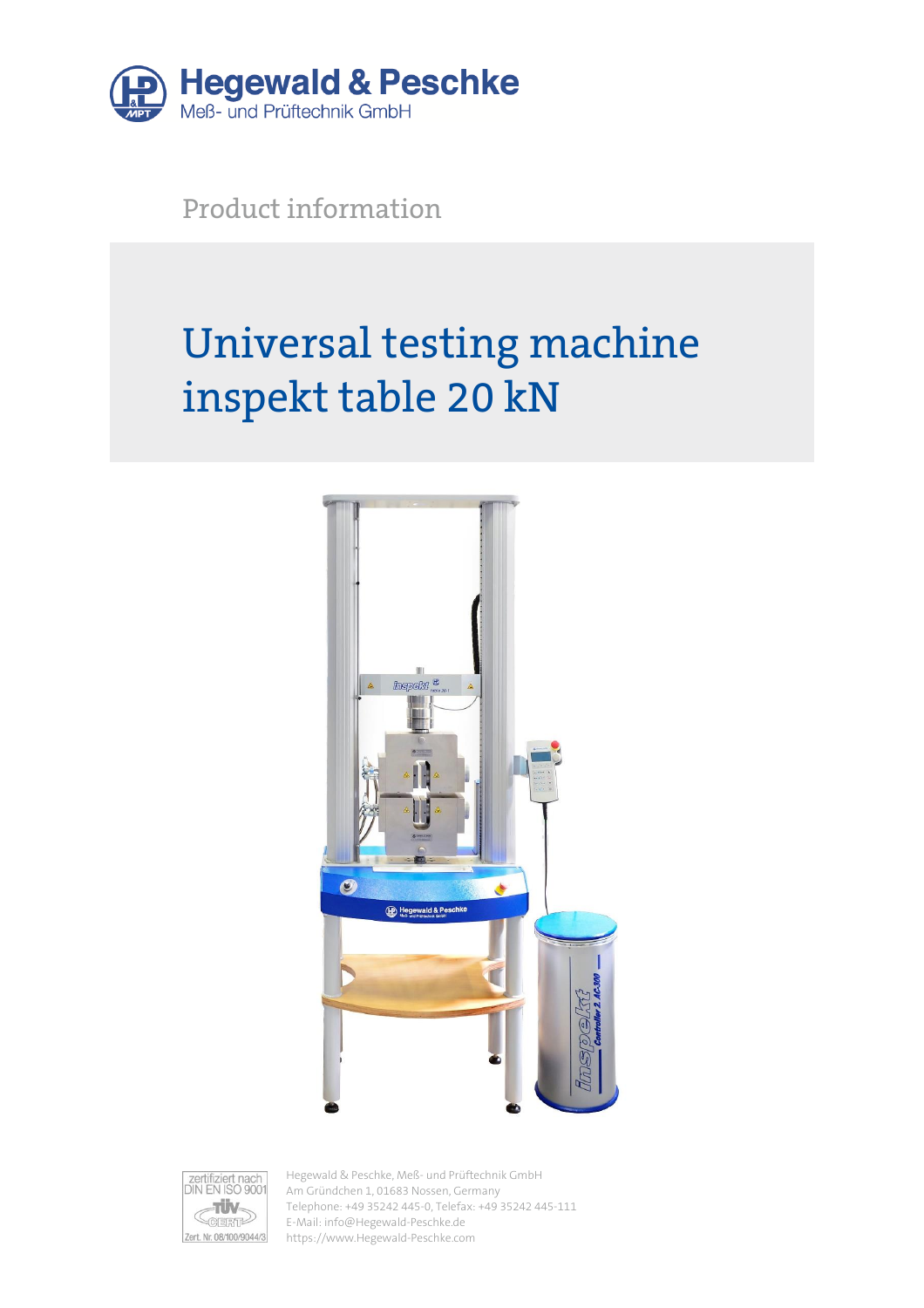

#### Modern and flexible load frame design for various applications

- Load frame extremely variable in height and width  $\rightarrow$  optimal adaptation to different specimen and component sizes
- Connection of peripheral devices (e.g. furnaces, temperature chambers) and additional measuring and control channels (e.g. extensometers, measuring probes, optical sensors) possible

#### Innovative construction guarantees highest measuring precision

- Use of backlash-free precision ball screws with larger diameter (preloaded in aluminium support profiles) and special nut system
	- $\rightarrow$  Precise load transmission
	- $\rightarrow$  High lateral force stability
	- $\rightarrow$  Increased axial rigidity
- Brushless AC drive for static material testing as well as for alternating and continuous loads

#### Innovative control electronics for maximum measurement resolution & extensive functionality

- High modularity and control precision
- Adaptive controller
- High-quality signal converters for maximum resolution
- Standard functions:
	- o Force, displacement, strain control
	- o Overload protection
	- o Automatic sensor identification incl. calibration data storage
	- o Specimen break detection
	- o Return function
	- o Manual positioning via hand panel or our testing software *LabMaster*



## Our testing machines speak your language: LabMaster - the testing software from Hegewald und Peschke

- User-friendly usage concept
- Complete software including all test modules (tensile, compression, bending, peel test) without additional costs
- Universally applicable: simple and complex test procedures: standard-compliant and customer-specific
- High flexibility for integration of external devices, data import and export as well as free configuration of test procedures

#### Highest safety with maximum operating convenience

- CE-compliant protective housing optionally available for every application
- Sustainable: capable for cost-efficient and application-oriented updates/upgrades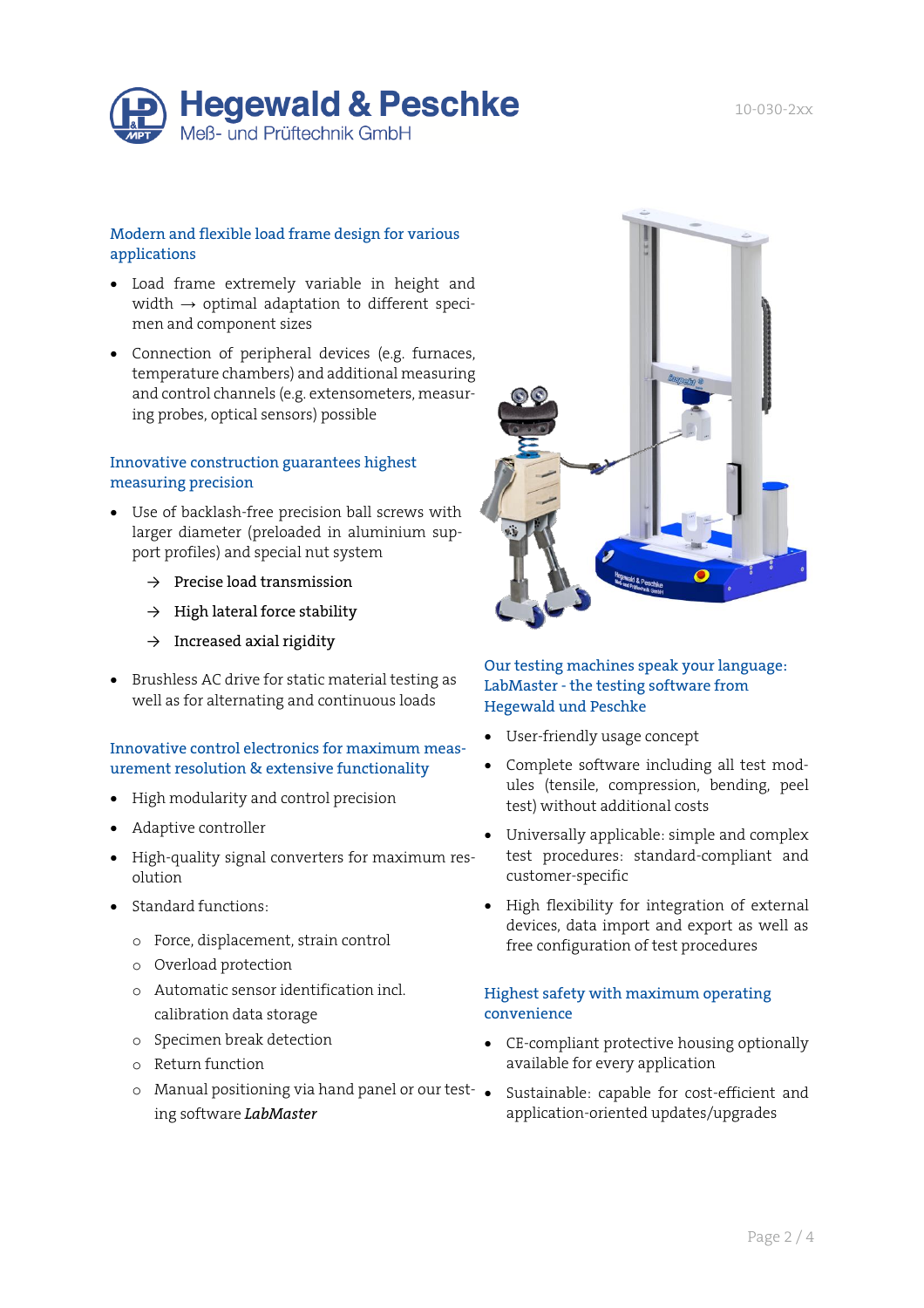

#### Technical data:

| <b>Nominal load</b>                                                                                                                                                                                                                                                        | 20 kN                                                                                                                                                                                                                                    |                                           |  |  |  |  |  |
|----------------------------------------------------------------------------------------------------------------------------------------------------------------------------------------------------------------------------------------------------------------------------|------------------------------------------------------------------------------------------------------------------------------------------------------------------------------------------------------------------------------------------|-------------------------------------------|--|--|--|--|--|
| <b>Mechanical structure</b>                                                                                                                                                                                                                                                | 2 backlash-free recirculating ball screw, covered spindle, AC-servomotor                                                                                                                                                                 |                                           |  |  |  |  |  |
| <b>Stiffness of the test frame</b>                                                                                                                                                                                                                                         | 40 kN/mm (incl. deformation of load cell and tool adapter)                                                                                                                                                                               |                                           |  |  |  |  |  |
| <b>Drive power</b>                                                                                                                                                                                                                                                         | 300W                                                                                                                                                                                                                                     | 900W                                      |  |  |  |  |  |
| <b>Test speed</b><br>(optionally expandable)                                                                                                                                                                                                                               | $0.001 - 600$ mm/min                                                                                                                                                                                                                     | 0.005 - 2000 mm/min                       |  |  |  |  |  |
| <b>Resolution of crosshead</b><br>travel measurement                                                                                                                                                                                                                       | $< 0.0025 \mu m$                                                                                                                                                                                                                         | $< 0.01 \mu m$                            |  |  |  |  |  |
| <b>Force measuring range</b>                                                                                                                                                                                                                                               | Class 1 (optionally class 0.5) from 0.1 - 100 % of the nominal load<br>depending on the load cell used<br>(according to DIN EN ISO 7500-1, ASTM E4)                                                                                      |                                           |  |  |  |  |  |
| Force measurement resolu-<br>tion                                                                                                                                                                                                                                          | 24 bit (±8,388,608 digits)                                                                                                                                                                                                               |                                           |  |  |  |  |  |
| Measuring, control and                                                                                                                                                                                                                                                     |                                                                                                                                                                                                                                          | Load and traverse path channel integrated |  |  |  |  |  |
| 3 additional free slots* for expansion cards for analog/digital<br>regulating electronics<br>inputs/outputs for force, displacement, strain gauges, as well as +/-10V<br>input for external measuring devices, safety door connection<br>*optionally expandable to 7 slots |                                                                                                                                                                                                                                          |                                           |  |  |  |  |  |
| Data transmission                                                                                                                                                                                                                                                          | Ethernet (LAN) or USB, 50 Hz (standard),<br>optionally higher data acquisition frequency                                                                                                                                                 |                                           |  |  |  |  |  |
| <b>Electrical connection</b>                                                                                                                                                                                                                                               | 230 VAC, 0.7 kVA, 50/60 Hz, 5-40°C, 20-80% humidity                                                                                                                                                                                      |                                           |  |  |  |  |  |
| Main test tool connection                                                                                                                                                                                                                                                  | R20/8                                                                                                                                                                                                                                    |                                           |  |  |  |  |  |
| <b>Options necessary for</b><br>operation:                                                                                                                                                                                                                                 | Hand panel with force-displacement display for manual positioning and<br>setup operation, load cell, clamping tool/testing tool, adapter set, LabMas-<br>ter user software, PC (current standard), Windows <sup>®</sup> operating system |                                           |  |  |  |  |  |

## Dimensions/weight:

|                                                                            | [mm]     |
|----------------------------------------------------------------------------|----------|
| H (height)                                                                 | 1420     |
| H test (test room height)                                                  | 1080     |
| H max (max. test stroke without test 1005<br>tools, adapter and load cell) |          |
| B (width)                                                                  | 685      |
| <b>B</b> absolut (width with control)                                      | ca. 1000 |
| B test (test room width)                                                   | 420      |
| Depth                                                                      | 550      |
| Weight: 130 kg                                                             |          |